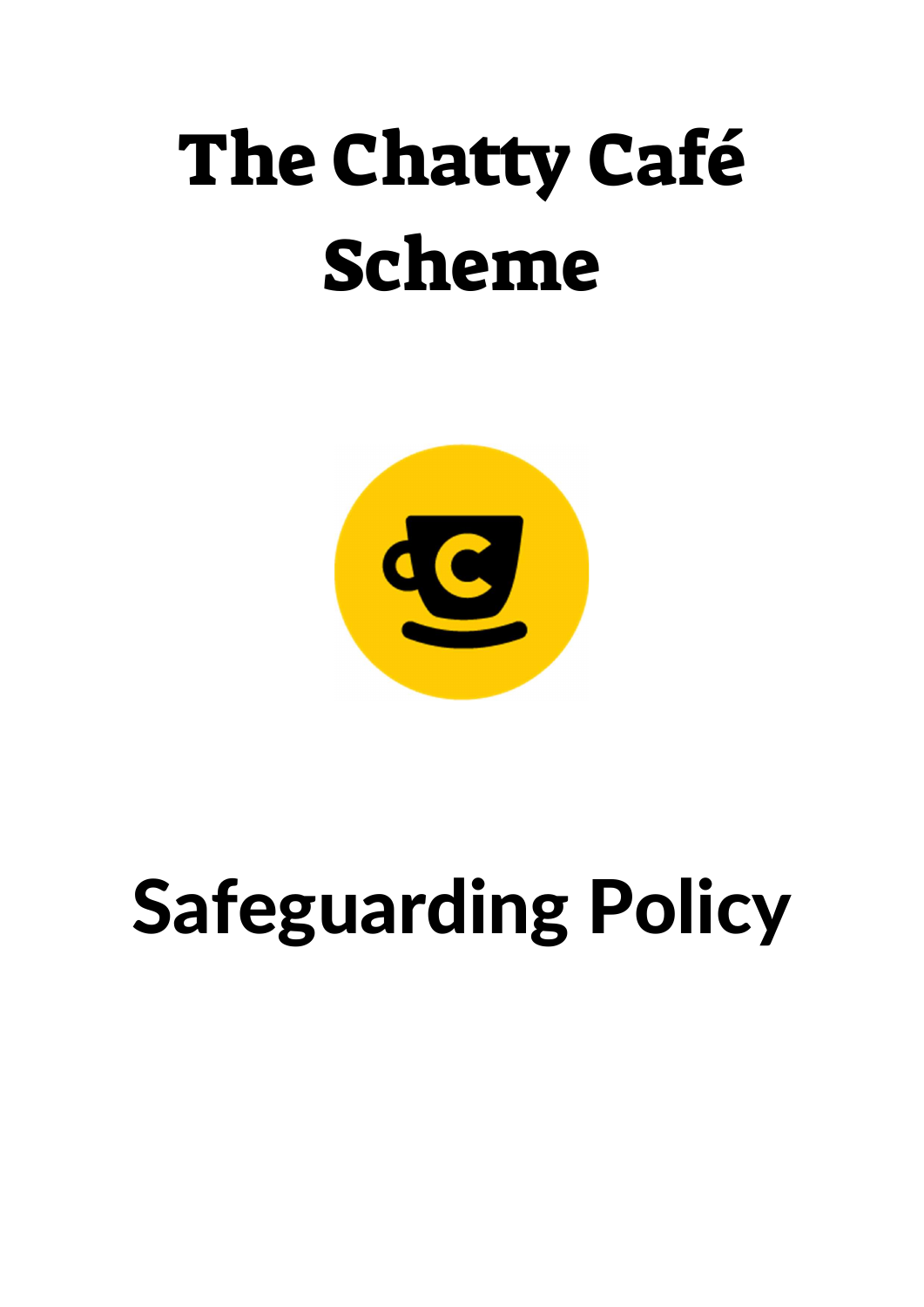## Contents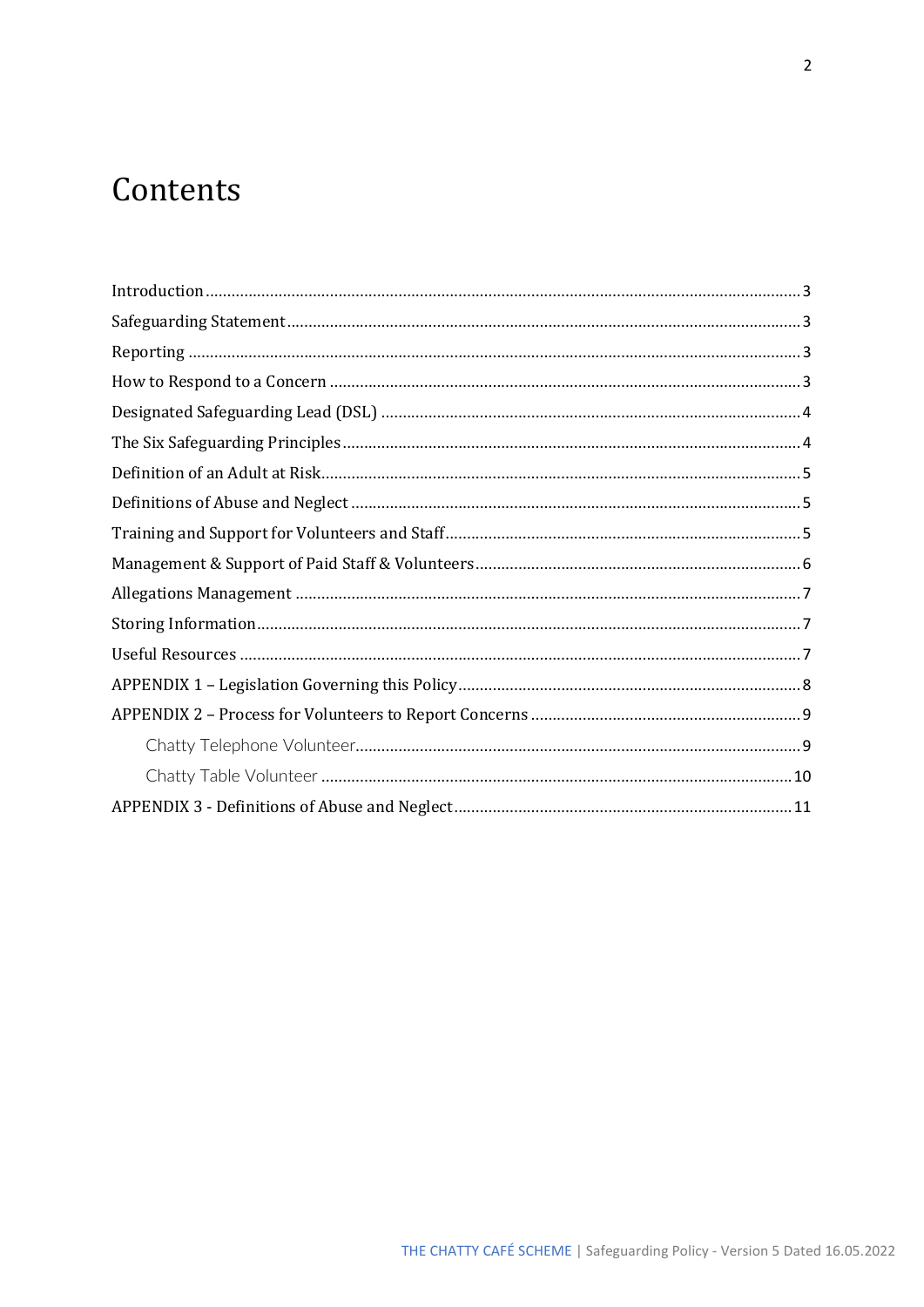#### Introduction

The Chatty Café Scheme makes a positive contribution to a strong and safe community and recognises the right of every individual to live in safety, free from abuse and neglect. This policy seeks to ensure that The Chatty Café Scheme undertakes its responsibilities with regards to protection of vulnerable adults and will respond to concerns appropriately. This policy establishes a framework to support paid and unpaid staff in their practices and clarifies the organisation's expectations.

#### Safeguarding Statement

Everyone at The Chatty Café Scheme including volunteers, staff and Board members understand that at times the people who are referred to us from social prescribers, and the people who engage with our service at the Chatter & Natter tables, might need protecting from harm, abuse, exploitation or neglect. We believe that our organisation has a responsibility for safeguarding the people we work with and each other as a team.

We want to be proactive and responsive towards safeguarding concerns and therefore work closely with volunteers, staff and board members to ensure mandatory Safeguarding training is completed thus creating a collaborative and standardised approach to recognising, recording and reporting concerns relating to abuse or neglect.

#### Reporting

The Chatty Café Scheme offers two volunteering roles; Chatty Telephone Volunteer and Chatty Table Volunteer. Due to the nature of the roles, how concerns are to be reported is different for each role.

Appendix 2 explains how to report a safeguarding concern depending on whether you are a Chatty Telephone Volunteer or Chatty Table Volunteer.

It is important to note that The Local Authority has the lead role in relation to adult safeguarding. The Care Act 2014 states that each Local Authority has a duty to safeguard adults in that area (whether or not ordinarily resident there) if there is reasonable cause to suspect abuse or neglect.

Everyone at The Chatty Café Scheme including volunteers, staff and Board members can act as 'alerters' and notify The Chatty Café Scheme's Designated Safeguarding Lead (DSL) – see below) if they suspect abuse and neglect. The Chatty Café's DSL will then notify the relevant Local Authority's Adult Safeguarding Team who will assess the concern to determine if a safeguarding enquiry is needed. It is not the responsibility of The Chatty Café Scheme to lead on the investigation of the safeguarding concern, this is the duty of the relevant Local Authority.

#### How to Respond to a Concern

What you should do if someone discloses abuse to you:

- React calmly do not show shock or disbelief
- Reassure the person that they were right to share the information
- Keep questions to an absolute minimum to ensure a clear and accurate understanding of what has been said.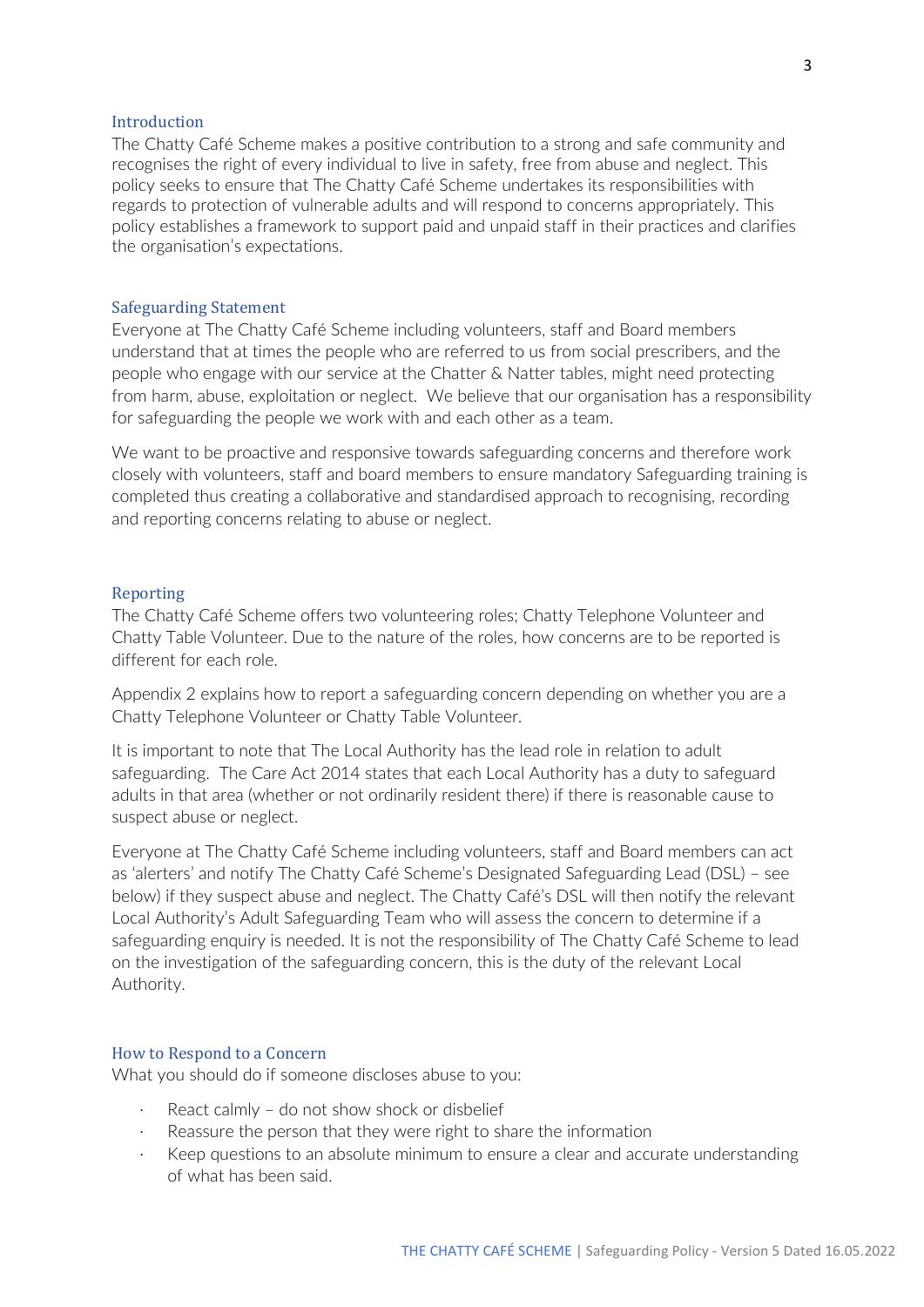- · Do not start to investigate by asking probing or leading questions
- · Ensure you follow the steps outlined in Appendix 2, depending on the type of volunteering role you are carrying out (Chatty Telephone or Chatty Table Volunteer).

#### Designated Safeguarding Lead (DSL)

Name: Jenny Bimpson Email: jenny@thechattycafescheme.co.uk Tel: 07465 966597

Please remember you do not need to investigate or solve the concern yourself. If a beneficiary, member of the public, volunteer, family member, carer or venue member of staff raises a concern, please follow the steps outlined in Appendix 2 and contact the Chatty Café Scheme's DSL (see above). Our trained staff will then follow our safeguarding procedure and take the necessary steps to ensure the person in question is protected from harm and feels safe.

#### The Six Safeguarding Principles

The Care Act 2014 sets out the following principles that should underpin the safeguarding of adults.

- 1. **Empowerment** People being supported and encouraged to make their own decisions and informed consent
- 2. Prevention It is better to take action before harm occurs
- 3. Proportionality The least intrusive response appropriate to the risk presented
- 4. Protection Support and representation for those in greatest need.
- 5. Partnership Local solutions through services working with their communities
- 6. Accountability Accountable and transparent in delivering safeguarding

The **Aims** of Safeguarding Adults is to:

- Prevent harm and reduce the risk of abuse or neglect to adults with care and support needs
- Stop abuse or neglect wherever possible
- Safeguard adults in a way that makes safeguarding personal\* and supports them in making choices and having control about how they want to live
- Promote an approach that concentrates on improving life for the adults concerned
- Raise awareness so that communities as a whole, alongside professionals, play their part in preventing, identifying and responding to abuse and neglect
- · Provide information and support in accessible ways to help people understand the different types of abuse, how to stay safe and what to do to raise a concern about the safety or well-being of an adult

\*Making Safeguarding Personal means a case should be person-led and outcome-focused. The individual should be involved in identifying how best to respond to their safeguarding situation by giving them more choice and control as well as improving quality of life, wellbeing and safety.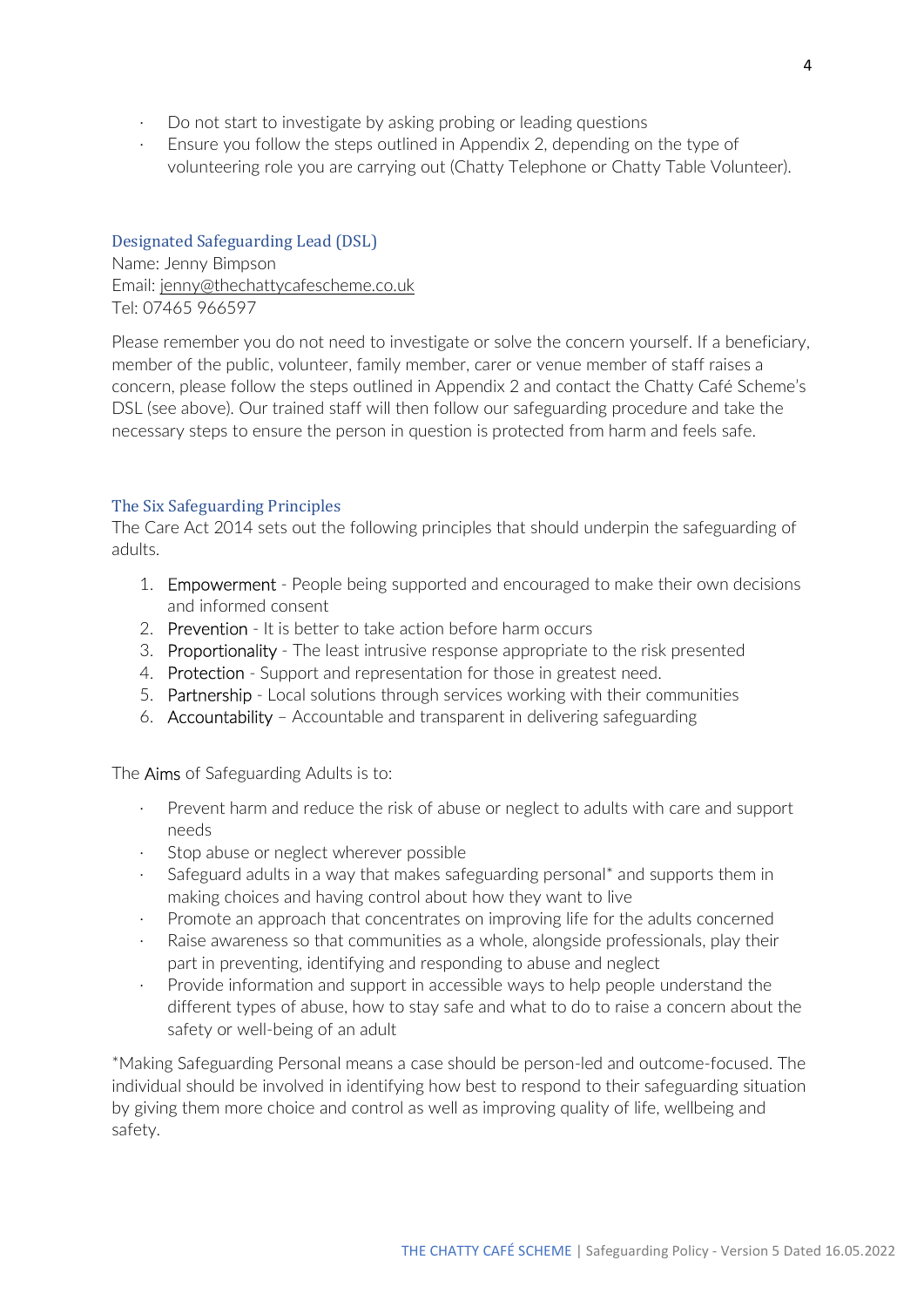#### Definition of an Adult at Risk

Anyone aged 18 years or over who may be in need of community care services by reason of mental or other disability, age or illness and who is or may be unable to take care of themselves, unable to protect themselves against significant harm or exploitation.

This may include a person who:

- Is elderly and frail
- · Has a mental illness including dementia
- · Has a physical or sensory disability
- · Has a learning disability
- Has a severe physical illness
- · Has a history of substance misuse
- · Is homeless

#### Definitions of Abuse and Neglect

There are many types and forms of abuse and neglect. The following link includes statutory guidance https://www.gov.uk/government/publications/care-act-statutory-guidance/careand-support-statutory-guidance#safeguarding-1

Please refer to Appendix 3 for a more detailed description for the different types of abuse listed below:

- · Physical abuse
- · Domestic violence
- Sexual abuse
- · Psychological abuse
- · Financial or material abuse
- Modern slavery
- · Neglect and acts of omission
- Self-neglect

Most cases of abuse and neglect are by a person(s) that the victim knows, often in a position of power and trust. Anyone can perpetrate abuse or neglect, including:

- Spouses/partners
- · Extended family members
- · Neighbours
- **Friends**
- · Acquaintances
- Local residents
- People who deliberately exploit adults they perceive as vulnerable to abuse
- · Paid staff such as, cleaners, gardeners, contractors, volunteers including Carer's
- · Strangers

#### Training and Support for Volunteers and Staff

The Chatty Café Scheme will promote awareness of Adult Safeguarding concerns, to its Directors, Staff, Volunteers, broader membership and services users. Staff and Volunteers, all receive a mandatory module of Adult Safeguarding training appropriate to their role. Six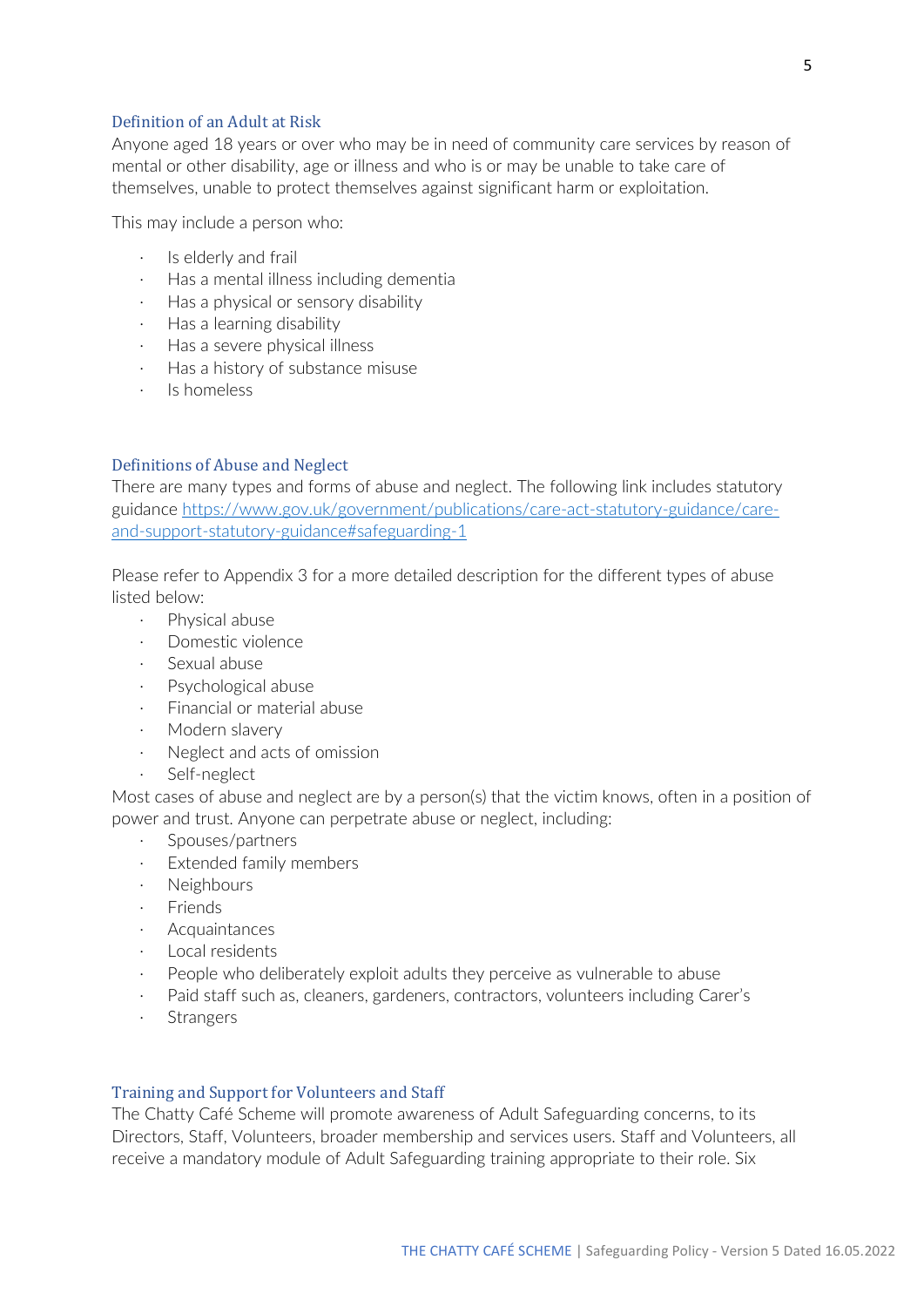monthly safeguarding refresher bitesize sessions are actively encouraged to volunteers who have been more than 12 months in service.

For all Chatty Café Scheme staff who are working or volunteering with adults at risk, we require them as a minimum to have awareness training that enables them to:

- · Understand what safeguarding is and their role in Safeguarding Adults
- Recognise an adult who may be at risk from, harm; abuse; exploitation; or neglect
- Understand the procedures for reporting a safeguarding concern
- Understand dignity and respect when working with individuals
- · Have knowledge of policy, procedures and legislation that supports safeguarding adults

#### Management & Support of Paid Staff & Volunteers

The Chatty Café Scheme has the following in place for managing its staff and volunteers:

- All staff and volunteers are provided with a job description (paid staff) or a role profile (volunteers) outlining their main responsibilities. This includes a requirement to comply with the Safeguarding Policy and Procedures and Code of Conduct
- All paid staff and volunteers receive an onboarding induction
- · All paid staff are given supervision by their line manager
- All volunteers are offered support with a volunteer supervisor or Volunteer Manager and contact details to contact The Chatty Café Scheme's DSL
- All paid staff and volunteers attend regular ongoing safeguarding training appropriate to their role
- · All of the organisation's policies and procedures are accessible via the following website: www.chattycafescheme.co.uk

We recognise that involvement in situations where there is risk or actual harm can be stressful for staff and volunteers.

The mechanisms in place to support staff include:

· A debrief with the DSL after a report of concern or incident so that they can reflect on the issues they have dealt with.

The Board of Directors recognise their duty to oversee this Safeguarding Policy and engage with the DSL in identifying best practice on safeguarding. The DSL has the responsibility to ensure:

- The policy is accessible
- The policy is implemented
- The policy is monitored and reviewed
- Sufficient resources (time and money) are allocated to ensure that the policy can be effectively implemented
- Promote safeguarding within the organisation, have oversight and provide support.
- · Keep up to date with local arrangements for safeguarding and DBS/PVG checks.
- · Develop and maintain effective links with relevant agencies.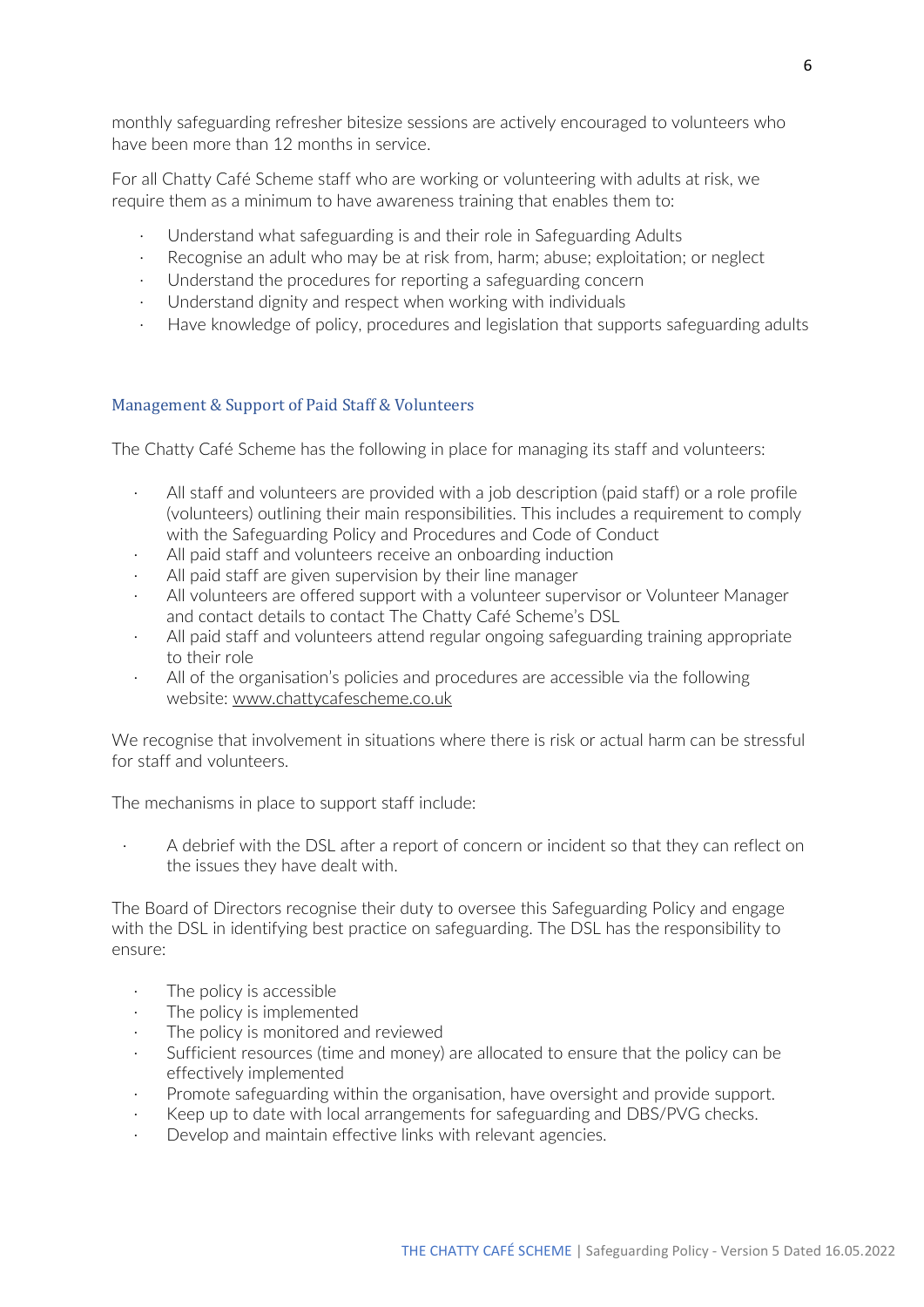#### Allegations Management

The Chatty Café Scheme recognises its duty to report concerns or allegations against its staff (paid or unpaid) within the organisation or by a professional from another organisation.

The process for raising and dealing with allegations is explained in The Chatty Café Scheme's Grievance Policy and Procedures.

#### Storing Information

Information will be gathered, recorded and stored in accordance with The Chatty Café Scheme's Data Protection and Retention Policy. All staff must be aware that they have a professional duty to share information with other agencies in order to safeguard vulnerable adults. The public interest in safeguarding vulnerable adults may override confidentiality interests. However, information will be shared on a need-to-know basis only.

#### Useful Resources

- Support for Adults Family Lives: www.familylives.org.uk Crime Stoppers: www.crimestoppers-uk.org Victim Support: www.victimsupport.org.uk
- · The Samaritans: www.samaritans.org
- · MIND: www.mind.org.uk
- · NAPAC (National Association for People Abused in Childhood): www.napac.org.uk
- · Action Fraud: www.actionfraud.police.uk Support for Learning Disabilities
- Respond: www.respond.org.uk Mencap: www.mencap.org.uk
- · Domestic Abuse Refuge: www.refuge.org.uk
- · Women's Aid: www.womensaid.org.uk
- Sateda (local charity addressing domestic abuse): www.sateda.org
- Men's Advice Line: www.mensadviceline.org.uk
- · Mankind: www.mankindcounselling.org.uk
- · Honour-based Violence 8 Forced Marriage Unit: www.gov.uk/guidance/forcedmarriage
- · Online Safety UK Safer Internet Centre: www.saferinternet.org.uk
- Net Aware: www.net-aware.org.uk
- · Get Safe Online: www.getsafeonline.org
- Radicalisation and Hate Counter Terrorism Internet Referral Unit: www.gov.uk/reportterrorism True Vision: www.report-it.org.uk

This policy will be reviewed by the Senior Management Team and agreed by The Chatty Café Scheme Directors each (1) year and when there are changes in legislation.

Last reviewed: May 2022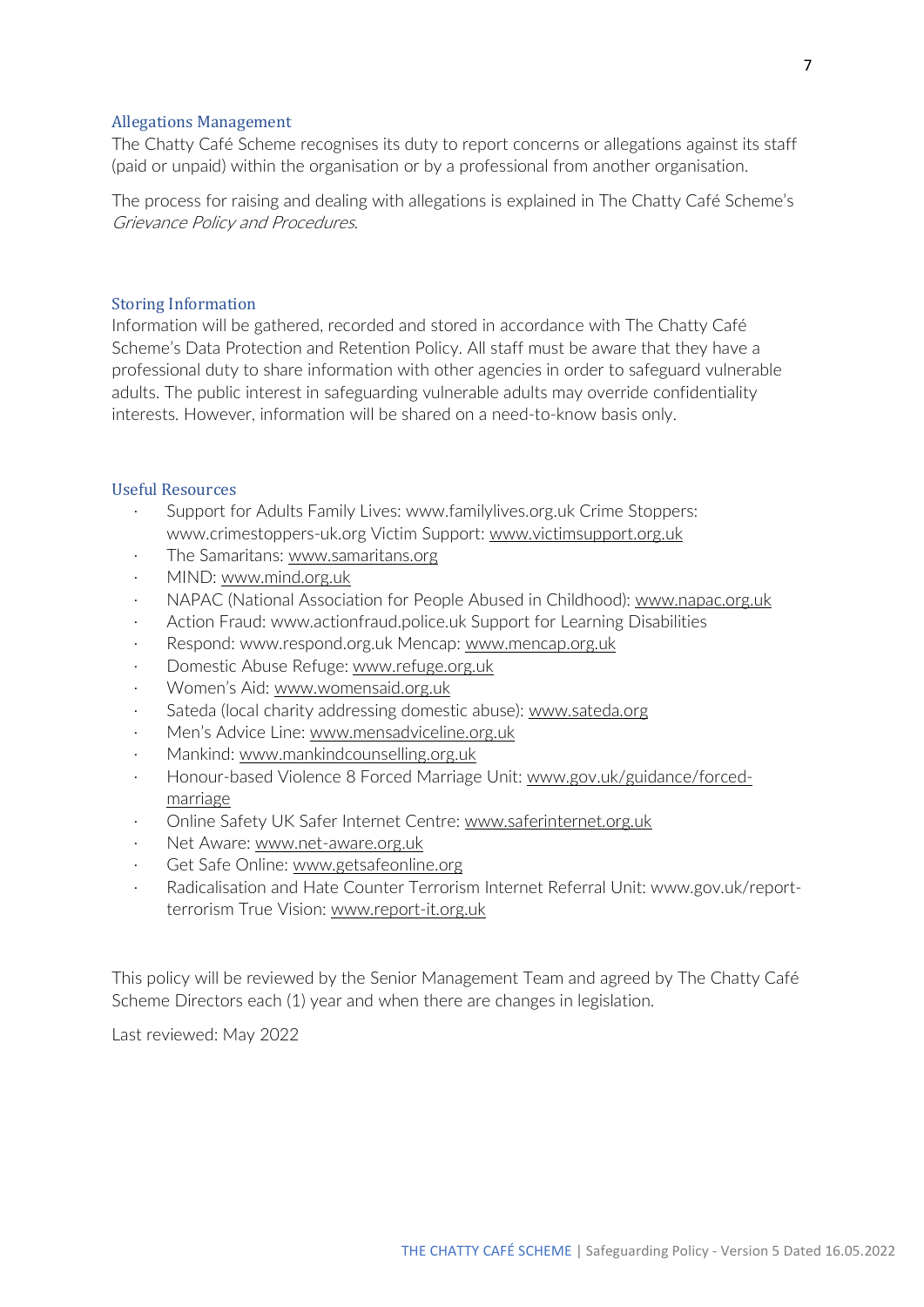#### APPENDIX 1 – Legislation Governing this Policy

The principal pieces of legislation used to inform this policy are:

- Safeguarding Vulnerable Groups Act 2006
- Care Standards Act 2000
- Public Interest Disclosure Act 1998
- The Police Act CRB 1997
- Mental Health Act 1983
- NHS and Community Care Act 1990
- Rehabilitation of Offenders Act 1974
- The Care Act 2014
- Mental Capacity Act 2005
- The SD8: Office of the Public Guardian Safeguarding Policy (.gov.uk).
- Human Rights Act (1998)
- The Social Services and Well-being (Wales) Act 2014 Adult Support and Protection (Scotland) Act 2007
- Safeguarding Vulnerable Groups (Northern Ireland) Order 2007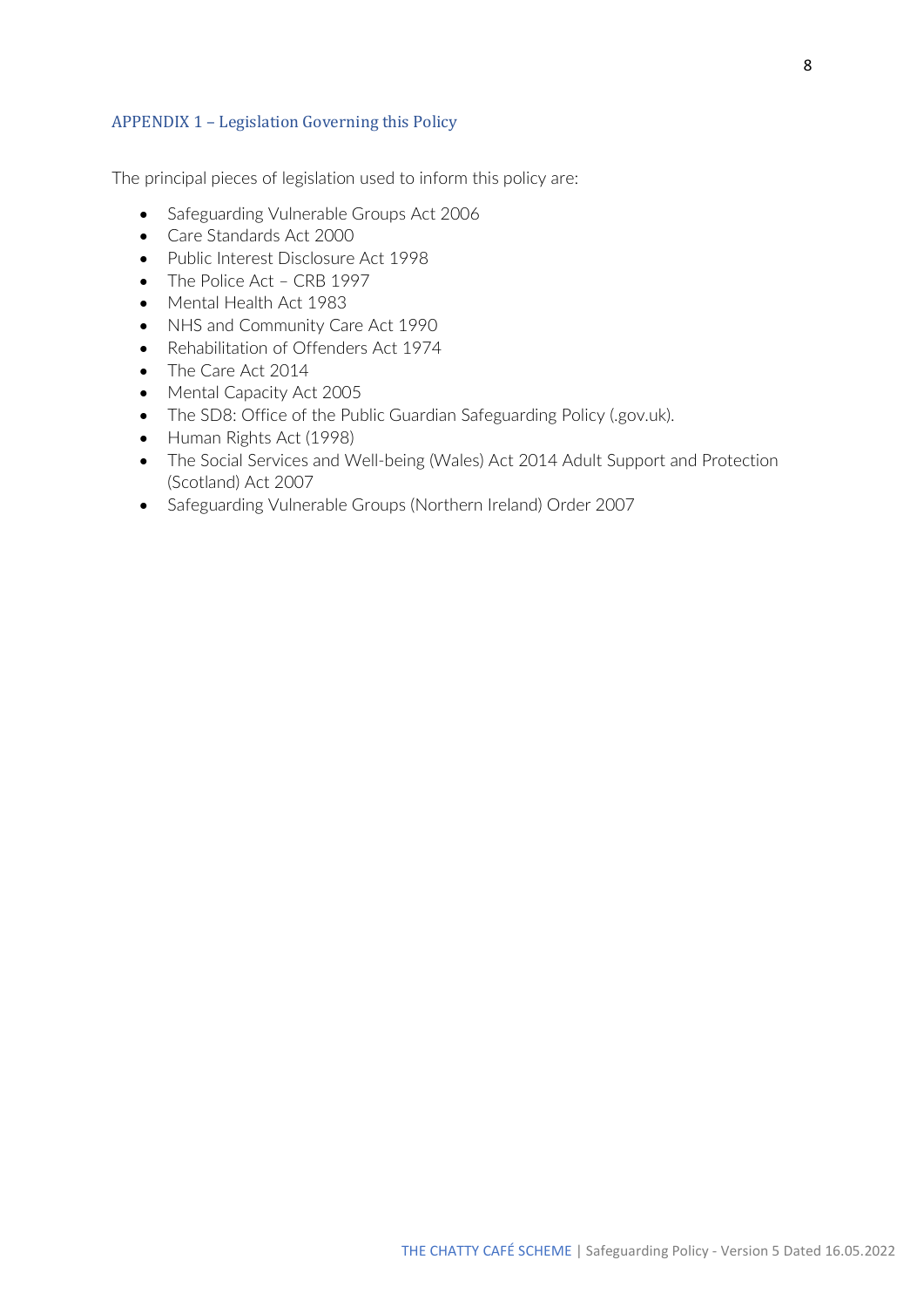#### APPENDIX 2 – Process for Volunteers to Report Concerns

### Chatty Telephone Volunteer

#### What to do if a beneficiary receiving a weekly call says they are being subjected to abuse?

- 1. Listen and remain calm. Don't press them for more information or ask leading questions. Don't be judgemental or jump to conclusions.
- 2. Communicate any safeguarding concerns with The Chatty Café Scheme's DSL.
- 3. Depending on the severity of the concern, The Chatty Cafe Scheme's DSL will pass the concern onto the beneficiary's Link Worker, to seek other services the beneficiary could be referred into for specialist support. If necessary, The Chatty Café Scheme's DSL may notify the beneficiary's Local Authority's Adult Safeguarding Team for them to consider the best course of action to support the beneficiary.
- 4. If needed, Volunteer to contact The Chatty Café Scheme's DSL to de-brief. Listening to someone who is suffering can be difficult for a volunteer and we encourage volunteers to contact The Chatty Café Scheme's DSL to debrief, should this be required.

Any urgent/highly serious concerns that require immediate attention, Chatty Café Scheme Volunteer to advise beneficiary to call 999 and to seek urgent help.

Below are examples of types of safeguarding concerns:

#### EXAMPLE 1

The Chatty Café Scheme volunteer speaks to Mary, age 93, each week on the phone. Mary advises the volunteer that she has carers who come into her home each week. Mary notices money from her purse goes missing and believes ones of the carers is stealing from her. This should be reported to the Chatty Café Scheme's DSL.

#### EXAMPLE 2

The Chatty Café Scheme volunteer speaks to Nigel, age 55, each week on the phone. Shortly after answering the phone, Nigel tells the volunteer that he feels incredibly low and has taken a high number of pills. The volunteer should encourage him to phone 999. The volunteer should report the matter to The Chatty Café Scheme's DSL.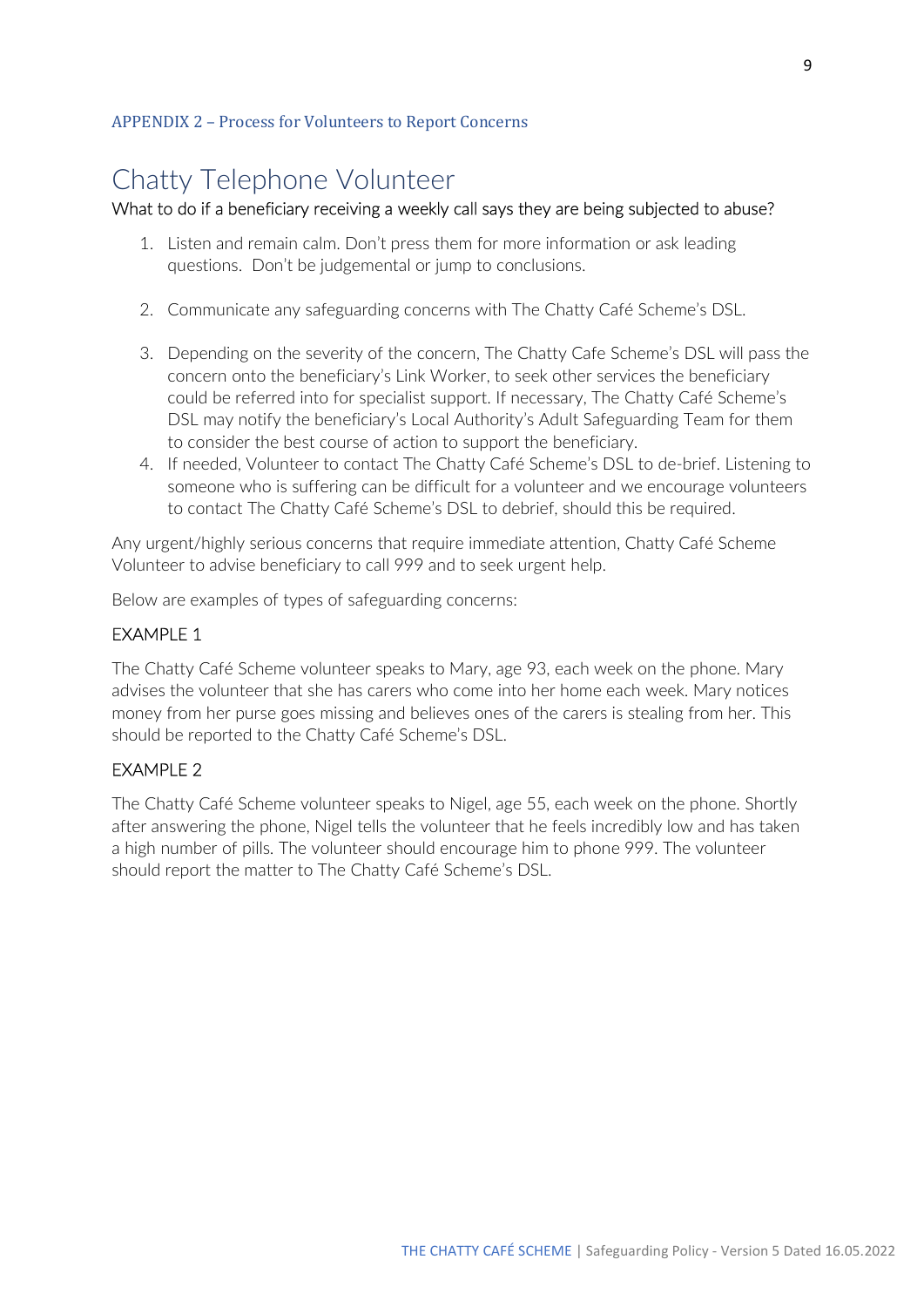### Chatty Table Volunteer

#### What to do if a participant sitting at a Chatter & Natter table says they are being subjected to abuse?

- 1. Listen and remain calm The person may need reassurance; you should always keep this at the forefront of your mind. Do not question the person for more information; stay non-judgemental and hide any emotions of shock or disbelief.
- 2. If the person or someone else's life is in danger or life threatening, advise them to contact the relevant emergency services by calling 999. If the adult needs medical assistance but it is not an emergency, they should contact their GP for advice or NHS 111 for urgent medical help if it is not life threatening.
- 3. It is not the role of a Chatty Table Volunteer to contact any support services on their behalf. We therefore ask volunteers to NOT ask for the participants name and number but instead refer the person to the list of services in your Volunteers Handbook.
- 4. Support Listening to someone who is suffering can be difficult for a volunteer and we encourage volunteers to contact The Chatty Café Scheme's DSL to debrief, should this be required.

#### **FXAMPLE 1**

Lee, age 71, is a frequent participant at the Chatter & Natter table. He is friendly and seems to enjoy visiting the table for a bit of interaction. Lee speaks to the Chatty Café scheme volunteer each week. At one of the sessions, Lee seems down and explains that his neighbour is aggressive and recently physically attacked Lee. This is a criminal matter and the Chatty Café Scheme volunteer could suggest Lee reports this matter to the police.

#### EXAMPLE 2

Mary, age 60, joins her local Chatter & Natter table. Mary seems distressed and explains that she suffers from chronic mental health problems and is feeling suicidal. The Chatty Café volunteers could suggest Mary contacts a crisis support group such as the Samaritans, and could suggest going to A&E if Mary needs to seek immediate help.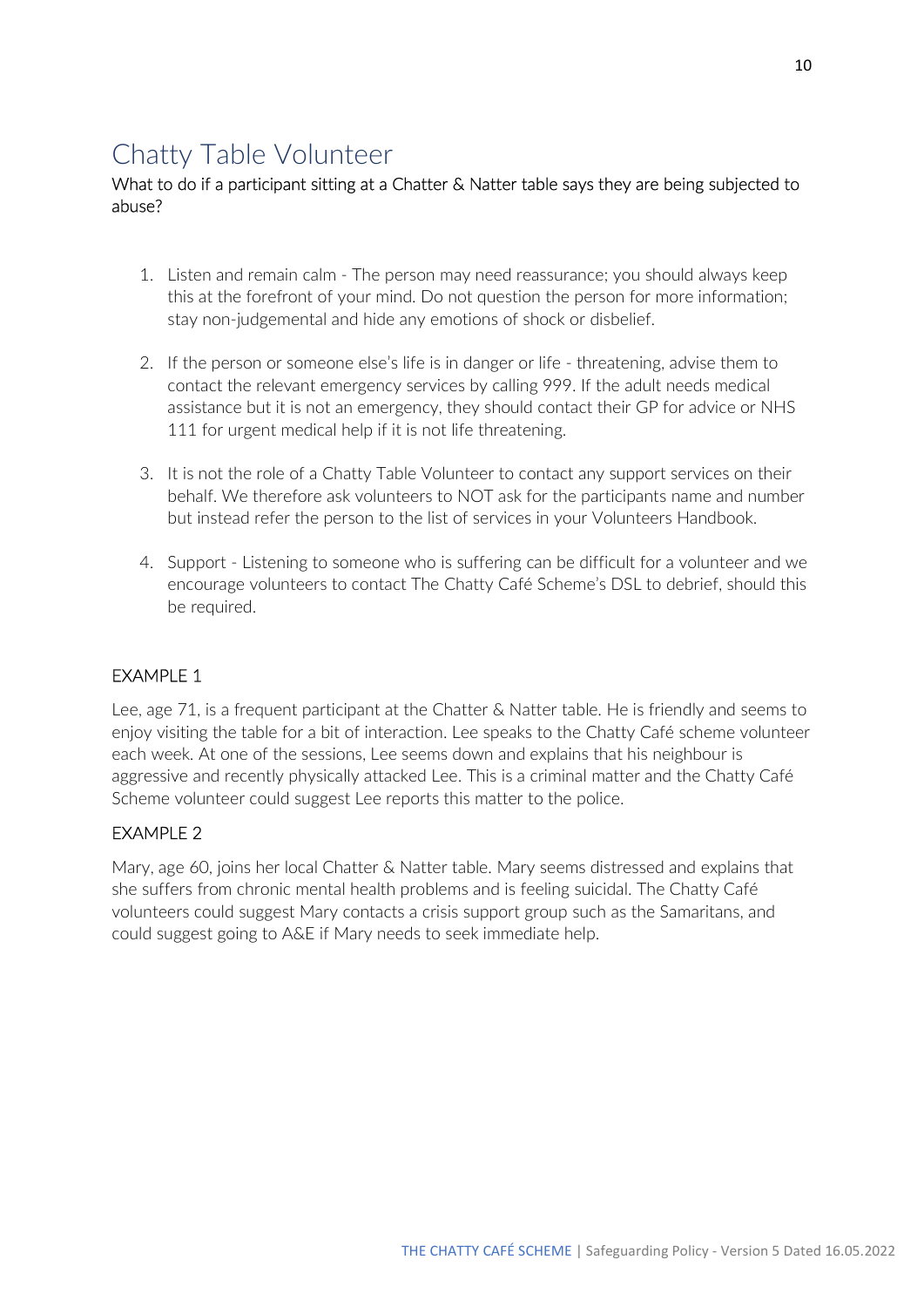#### APPENDIX 3 - Definitions of Abuse and Neglect

#### Types and Signs of Abuse

It has been estimated that roughly two-thirds of those harming a vulnerable adult are family members, most often the victim's adult child or spouse. Research has shown that in most instances the abuser is financially dependent on the vulnerable adult's resources and have problems related to alcohol and drugs.

Stay alert to the different types of abuse.

The word abuse covers many different ways someone may harm a vulnerable adult.

Physical abuse is intentional bodily injury. Some examples include slapping, pinching, choking, kicking, shoving, or inappropriately using drugs or physical restraints.

Sexual abuse is nonconsensual sexual contact (any unwanted sexual contact). Examples include unwanted touching, rape, sodomy, coerced nudity, sexual explicit photographing.

Mental mistreatment or emotional abuse is deliberately causing mental or emotional pain. Examples include intimidation, coercion, ridiculing, harassment, treating an adult like a child, isolating an adult from family, friends, or regular activity, use of silence to control behavior, and yelling or swearing which results in mental distress.

Exploitation occurs when a vulnerable adult or his/her resources or income are illegally or improperly used for another person's profit or gain. Examples include illegally withdrawing money out of another person's account, forging checks, or stealing things out of the vulnerable adult's house.

Neglect occurs when a person, either through his/her action or inaction, deprives a vulnerable adult of the care necessary to maintain the vulnerable adult's physical or mental health. Examples include not providing basic items such as food, water, clothing, a safe place to live, medicine, or health care.

Self-neglect occurs when a vulnerable adult fails to provide adequately for themselves and jeopardizes his/her well-being. Examples include a vulnerable adult living in hazardous, unsafe, or unsanitary living conditions or not having enough food or water.

Abandonment occurs when a vulnerable adult is left without the ability to obtain necessary food, clothing, shelter or health care. Examples include deserting a vulnerable adult in a public place or leaving a vulnerable adult at home without the means of getting basic life necessities.

Financial abuse involves a perpetrator using or misusing money which limits and controls the person's current and future actions and their freedom of choice. It can include using credit cards without permission, putting contractual obligations in the person's name, and gambling with their assets. It can include coercive behaviour in relation to an adult's financial affairs or arrangements, including in connection with wills, property, inheritance and financial transactions.

Organisational or institutional abuse is the mistreatment of people typically in their workplace, such as a residential home or within a person's own home, brought about by poor or inadequate care or support.